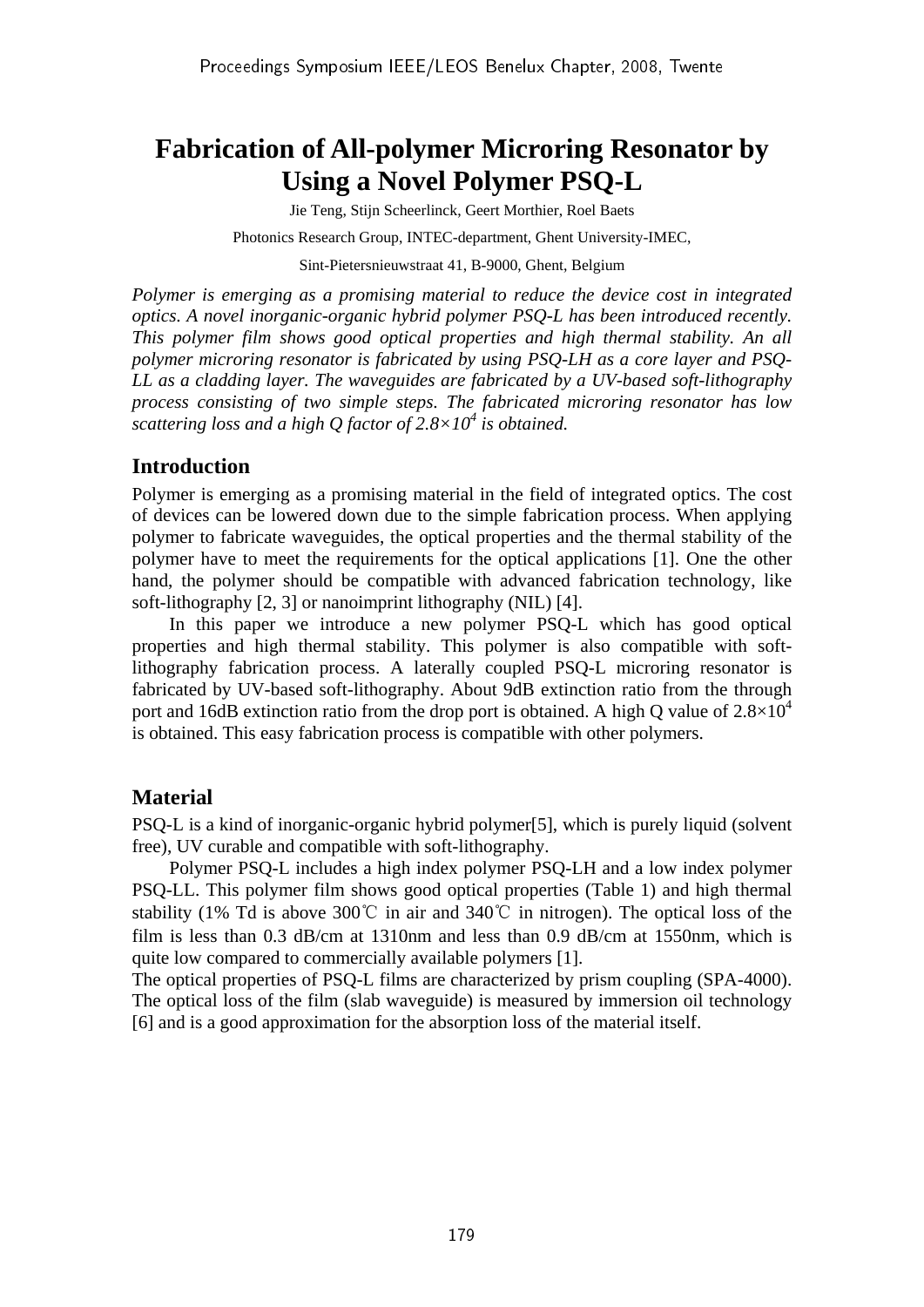| Table 1 Properties of Polymer PSQ-L             |                                 |                                 |
|-------------------------------------------------|---------------------------------|---------------------------------|
|                                                 | PSQ_LL                          | PSQ_LH                          |
| Refractive Index @1310nm                        | 1.456                           | 1.517                           |
| Refractive Index $@1550$ nm                     | 1.454                           | 1.515                           |
| Birefringence $(n_{\text{TE}}-n_{\text{TM}})$   | < 0.0005                        | < 0.0005                        |
| Thermo-optic coefficient $(\sqrt{\mathcal{C}})$ | $-2.2\times10^{-4}$             | $-2.4\times10^{-4}$             |
| Propagation Loss                                | not measured                    | $0.8 - 0.9$ dB/cm@1550nm        |
| (Measured from slab waveguide)                  | not measured                    | $0.2 \sim 0.3$ dB/cm@1310nm     |
| Glass Transition Temp. (Tg)                     | Not detectable                  | Not detectable                  |
| Degradation Temp. (1 wt%)                       | 322 ±10 <sup>°</sup> C (in air) | 303 $\pm 10^{\circ}$ C (in air) |
|                                                 | 370 ±10°C (in N <sub>2</sub> )  | 343 ±10°C (in N <sub>2</sub> )  |
| Film Surface Roughness (AFM)                    | $<$ 0.5 $nm$                    | $< 0.5$ nm                      |

Table 1 Properties of Polymer PSQ-L

# **Design and Fabrication**

The high index PSQ-LH is used as the core material of the waveguide and the low index PSQ-LL is used as the cladding material of the waveguide. The designed cross section of the waveguide is shown in Fig.1(a). To fulfill the single mode condition of the waveguide for the ring resonator, the waveguide has a width of  $3 \mu m$  and a height of 2  $\mu$ m (w=3  $\mu$ m, h=2  $\mu$ m in Fig.1(a)). Due to the high index contrast between the polymer core and air, most light is confined in the core of the lower cladding layer. This layer design gives good tolerance to the slab waveguide height (h1 in Fig.1(a)). As long as h1 is below 800nm, single mode condition can be achieved in the vertical direction.



Fig.1 (a) The cross-section of the waveguide (b) SEM picture of the imprinted low index layer (c) SEM picture of waveguide cross-section (after spin-coating the high index layer)

The imprint process is shown in Fig.2. The PDMS mold is made from an SU-8 master mold by cast-molding [3]. Unlike in conventional imprint processes, the imprint step is used to structure the cladding layer rather than the core layer and is followed by a spin-coating step to fill the imprinted features in the cladding layer to define the core of the waveguides. This process smartly avoids the difficulties related to controlling the thickness of the residual layer since the residual cladding layer thickness does not need to be controlled accurately as long as it is thick enough to eliminate the substrate leakage loss. The process is carried out as follows. First, a drop of pure PSQ-LL is deposited on the silicon wafer, and then the PDMS mold is put on top. After 20 minutes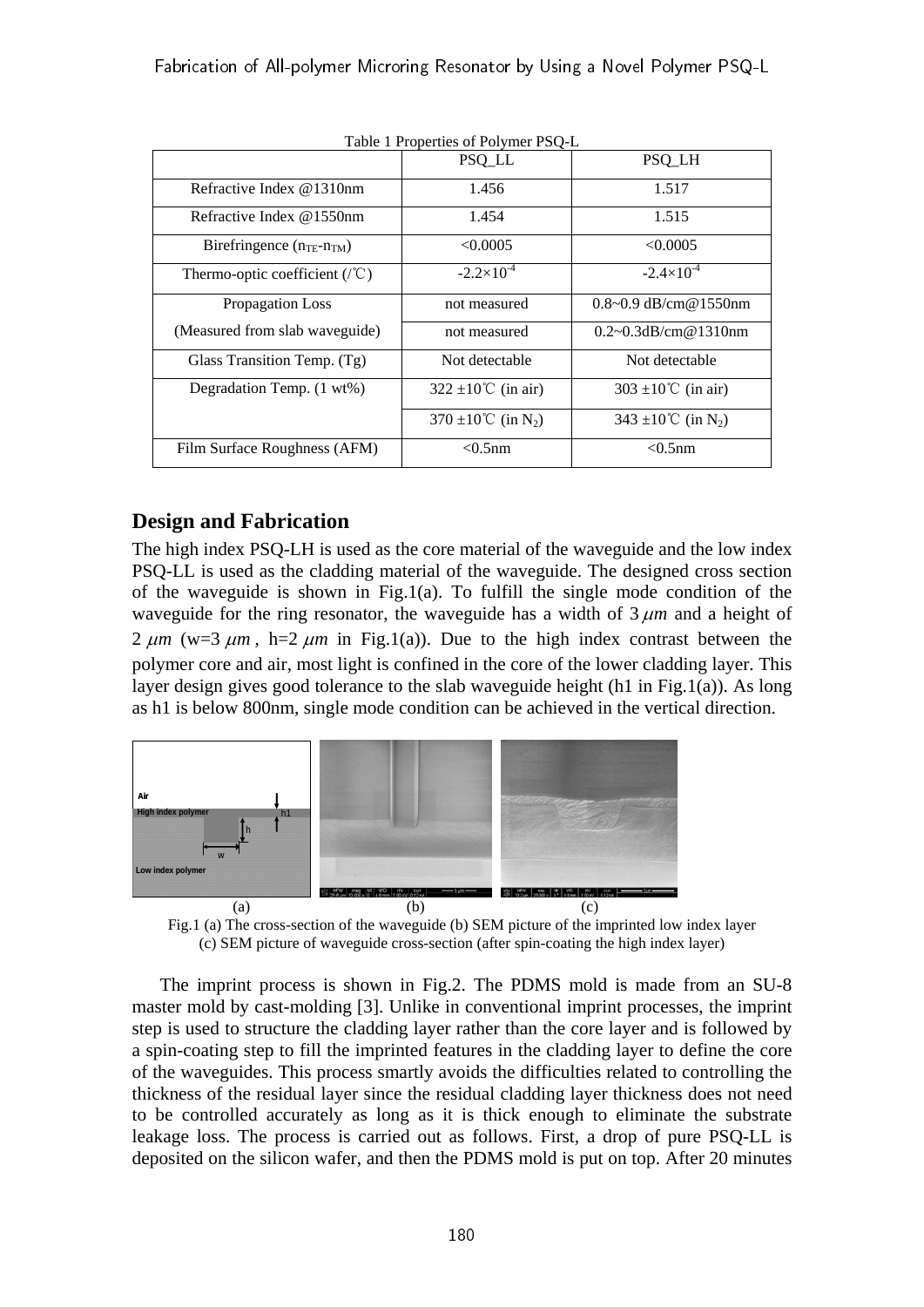imprint time, it is exposed to the UV lamp for 3 minutes. After that, the PDMS mold is peeled off and the polymer is baked for 1h at 180℃ to allow for solidification after UV exposure. To improve the adhesion to the second layer, 5 minutes of oxygen plasma etching is done on the first layer. Then the core layer PSQ-LH is spin-coated on the first layer with high speed (9500rmp/s). Finally, the sample is post baked at 180℃ for 2h and 200℃ for another 2h to allow for full polymerization.



A SEM picture of the cross section of the waveguide is shown in Fig.1(b). The small roughness on the sidewalls originates from the SU-8 mold. A cross section SEM picture of the waveguide after spin-coating the second layer is shown in Fig.1(c). Due to the high spin-coating speed, the core layer forms a shallow trench on the waveguide surface.

In this paper the ring resonator is designed as a laterally coupled ring resonator. The waveguide cross-section is as described above. Due to the small index contrast between the core and cladding (about 0.061), the radius of the ring is chosen as 400 <sup>μ</sup>*m* to eliminate the bending loss. The gap between the straight waveguide and the ring is designed as 1 <sup>μ</sup>*m* to 1.8 <sup>μ</sup>*m* . To ensure enough coupling between the ring and the straight waveguide, the ring is designed as a racetrack ring resonator with a coupling length of 150 <sup>μ</sup>*m*.

## **Measurement Results**

The transmission spectrum of the device is measured by coupling light from a tunable laser to the waveguide via a lensed fiber. The transmitted light is collected by a single mode fiber to the power meter. A polarization controller is used at the input port to select the polarization. Fig.3 shows the measured transmission spectrum of the ring resonator when excited with the TE mode. This ring has a gap of 1.2 <sup>μ</sup>*m* . The waveguide is almost symmetric, so the TM mode shows similar response and similar results. The following analysis is therefore done for TE polarization only.

The FSR of the ring is about 0.57nm as expected due to the large ring radius. The FWHM (Full Width of Half Maximum) is about 0.056nm. By taking the ratio between the resonance wavelength and the FWHM, a Q factor about  $2.8 \times 10^4$  is calculated. 9dB extinction ratio at the through port and 16dB extinction ratio at the drop port is obtained. By fitting the data, the per round trip power attenuation corresponds to a loss of 3.2 dB/cm of the ring waveguide. The material absorption loss is about 0.9 dB/cm and the loss due to mode mismatch between the straight waveguide and the bent ring waveguide is about 0.7 dB/cm, which follows from theoretical calculations. Assuming the bending loss and substrate leakage loss can be neglected, a scattering loss of the ring waveguide of 1.6 dB/cm is estimated. The improvement of the SU-8 mold roughness is expected to further reduce the scattering loss.